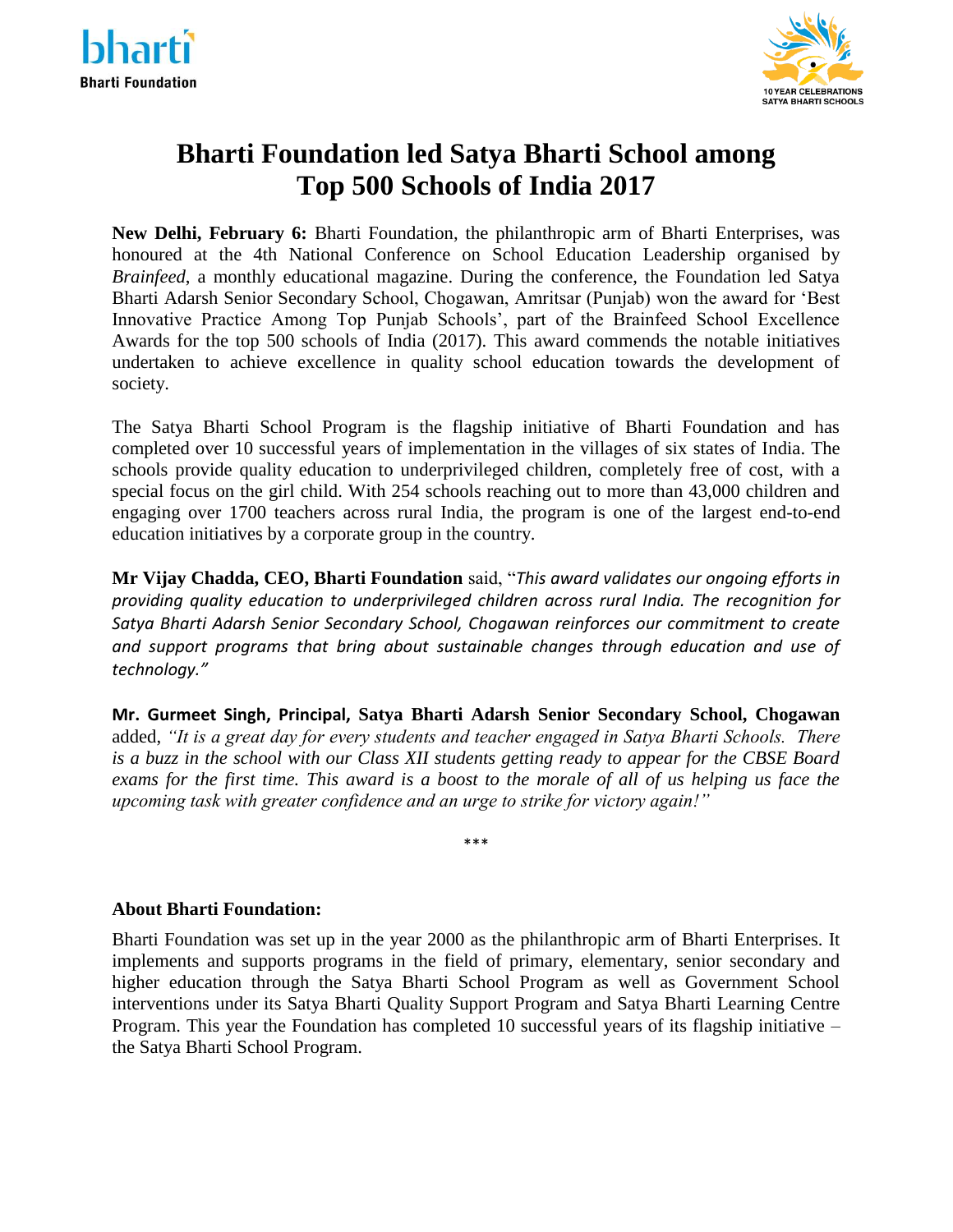



In addition to its primary focus area of education, the Foundation initiated 'Satya Bharti Abhiyan' in 2014, to improve sanitation facilities in rural Ludhiana and 'Nyaya Bharti' in 2015 to provide legal and financial assistance to deserving underprivileged under-trials languishing in jails across the country for petty offences.

Bharti Foundation is currently reaching out to over 1,30,000 students through 1,500 schools/centres, across 12 Indian states, engaging 4,500 teachers through its initiatives in the education sector. In addition, our programs have impacted over 1 million community members across rural India, since inception. These programs have already been recognized as one of the largest private enterprise initiatives of the country in the education sector. Satya Bharti Abhiyan has also achieved the distinction of having delivered over 17,500 household toilets, directly benefitting more than 86,000 beneficiaries and reaching out to over 1000 villages of Ludhiana. The Abhiyan has entered phase II of implementation by extending its footprint in the urban areas of Ludhiana. This is intended to support the District Administration's initiative of declaring Ludhiana open defecation free.

### **Our initiatives:**

## **The Satya Bharti School Program:**

The Satya Bharti School Program is the flagship initiative of Bharti Foundation. This rural education initiative provides quality education to underprivileged children, completely free of cost, with a special focus on the girl child. The program envisions transforming students into educated, confident, responsible and self-reliant employable citizens of India with a deep sense of commitment to their society. The program's reach is multi-pronged, encouraging active involvement of the rural community, parents of students and like-minded organizations working in the field of education in India. Making a lasting and sustainable impact on the community where schools are present and finding innovative solutions, through its primary and senior secondary schools, to create replicable and scalable components in the program ensures delivery of quality education. The Satya Bharti School Program is being implemented with the intent to arrive at replicable and scalable components of quality education which may be adapted by the Government and other like-minded organizations. Reaching out to thousands of underprivileged children, the program, through its focus on holistic development, aims to bring forth a new generation of citizens eager to usher in positive change. Currently 249 primary/elementary Schools and five senior secondary schools are operational across Punjab, Rajasthan, Haryana, Uttar Pradesh, Tamil Nadu and West Bengal reaching out to 43,605 children and employing 1,717 teachers. Focusing on the girl child [49% girl students] and the weaker sections of society [75% of children from SC/ST/OBC Communities], the program is one of the largest end-to-end education initiatives by a corporate group in the country.

#### **Satya Bharti Quality Support Program:**

The Satya Bharti Quality Support Program is an education initiative with Government Schools. Through this program, Bharti Foundation engages the school leadership, teachers, students and communities to enhance the schooling experience and strive for excellence. The approach focuses on identifying, integrating and optimising best practices from Satya Bharti Schools with the intent of encouraging innovation, participation, ownership and facilitating a sustainable change. Currently, the program is being run in 169 Government schools directly impacting 57,037 students and 2,555 teachers across seven states of India.